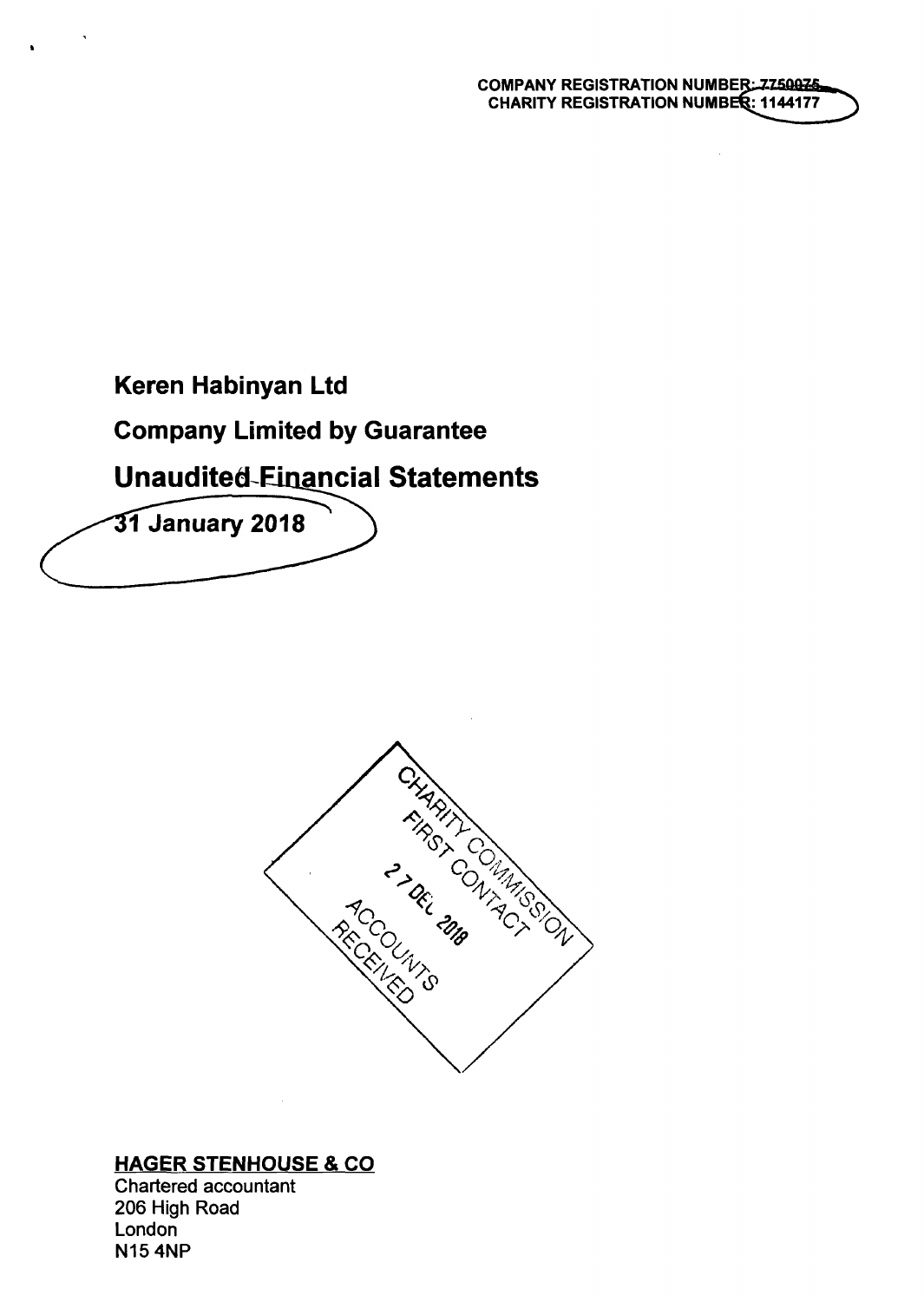# **| Company Limited by Guarantee**

### **i Financial Statements**

i

# **I Year ended 31 January 2018**

|                                                                                                       | Page |
|-------------------------------------------------------------------------------------------------------|------|
| Trustees' annual report (incorporating the director's report)                                         |      |
| Report to the board of trustees on the preparation of the<br>unaudited statutory financial statements |      |
| Statement of financial activities (including income and<br>expenditure account)                       |      |
| Statement of financial position                                                                       | 5    |
| Notes to the financial statements                                                                     | 6    |

i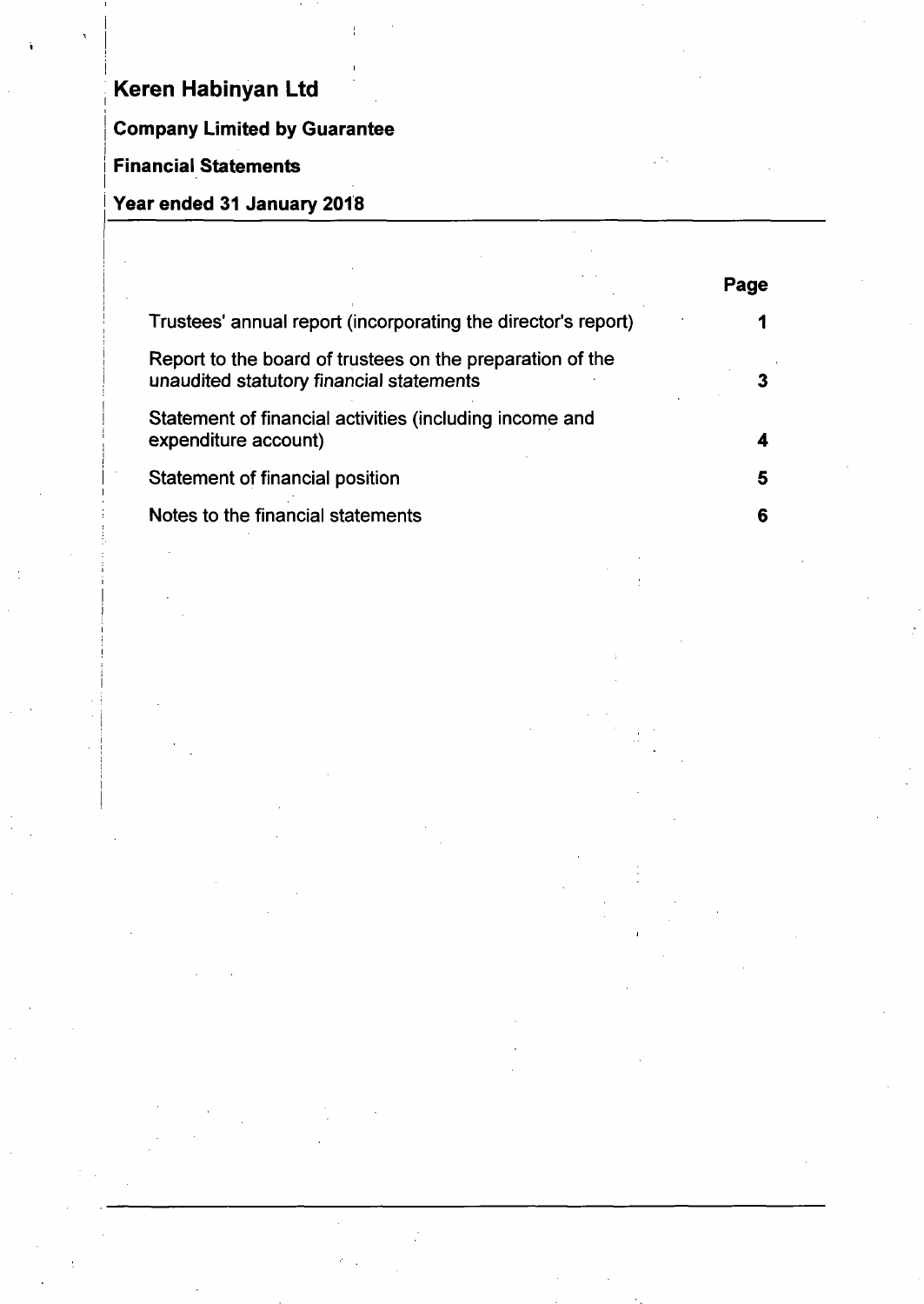### **Company Limited by Guarantee**

# **Trustees' Annual Report (Incorporating the Director's Report)**

### **Year ended 31 January 2018**

The trustees, who are also the directors for the purposes of company law, present their report and the unaudited financial statements of the charity for the year ended 31 January 2018.

#### **Reference and administrative details**

| <b>Registered charity name</b>                   | Keren Habinyan Ltd                            |
|--------------------------------------------------|-----------------------------------------------|
| <b>Charity registration number</b>               | 1144177                                       |
| Company registration number 7750075              |                                               |
| <b>Principal office and registered</b><br>office | 12 St Kildas Road<br>London<br><b>N16 5BP</b> |
| The trustees                                     |                                               |

A M Glick S Weiss I Kahan

Accountants Hager Stenhouse & Co Chartered accountant 206 High Road London N154NP

#### **Structure, governance and management**

The charity has three trustees.

The trustees have regular meetings to review and discuss the charity's activities in order to further its objectives. All trustees give of their time freely, and no remuneration or expenses were paid to any trustee during the year.

#### **Recruitment and appointment of new trustees**

It is not currently the intention of the trustees of the charity to appoint new trustees. Should this situation change in the future, the trustees will apply suitable recruitment and training procedures.

#### **Risk management**

The trustees have a duty to identify and review the risks to which the charity is exposed and to ensure appropriate controls are in place to provide reasonable assurance against fraud and error.

#### **Related parties**

Details of transactions with related parties are disclosed in the notes to the financial statements. Mr S Weiss a trustee of Keren Habinyan Ltd is also a trustee of Lev Tov Ltd Ltd and Kupath Gemach Bechesed Viznitz Trust, charities based in the UK.

**1**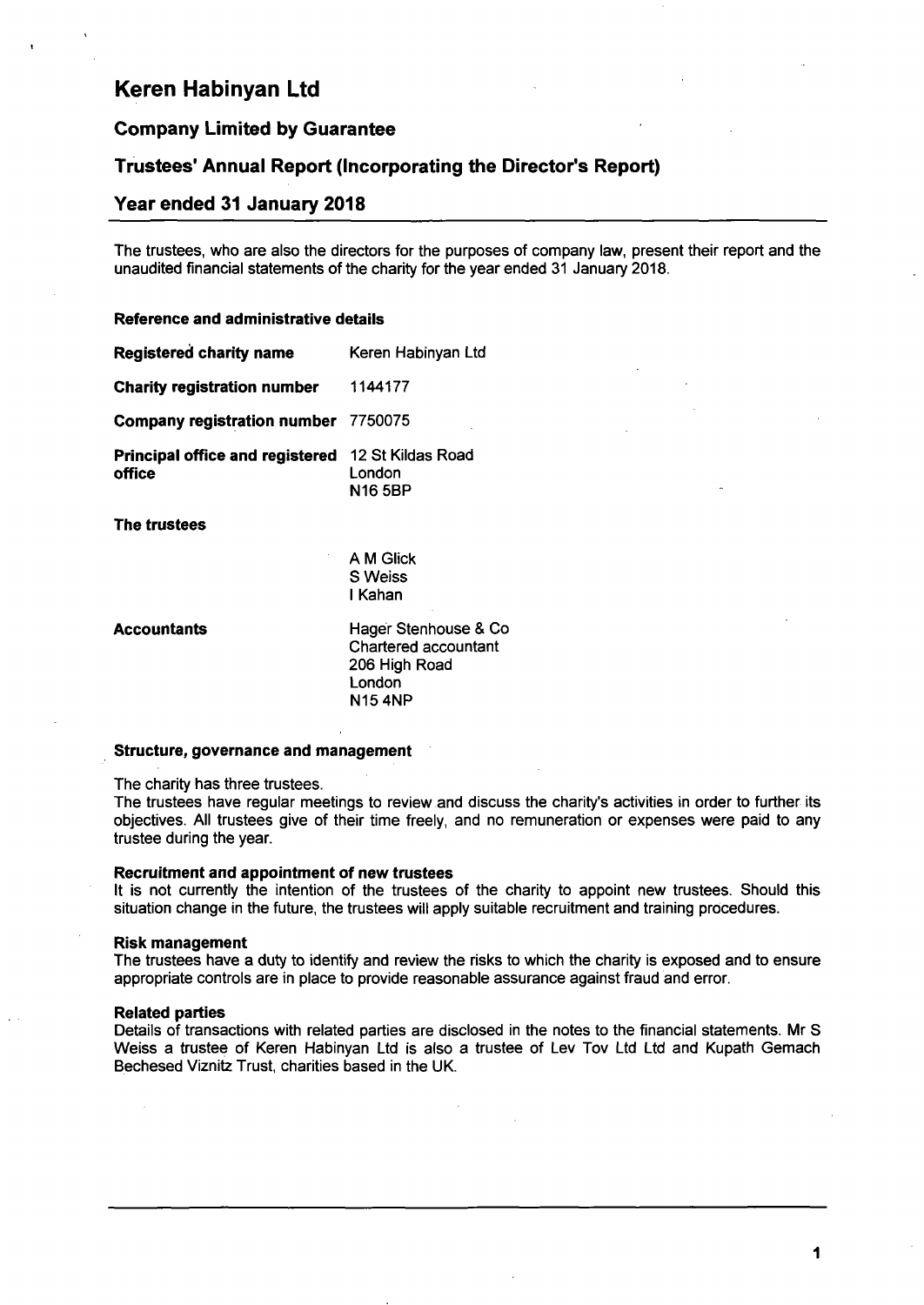### **Company Limited by Guarantee**

### **Trustees' Annual Report (Incorporating the Director's Report) (continued)**

#### **Year ended 31 January 2018**

#### **Structure, governance and management (continued)**

#### **Governing document**

The charity is a company limited by guarantee and is governed by its Memorandum and Articles of Association dated 23nd August 2011.

#### **Objectives and activities**

The company was incorporated in order to further the orthodox jewish faith. It seeks to purchase buildings suitable to be used as school premises and to date have purchased a building whose Deeds limit its use for this purpose.

The charity is currently in discussions with the local authority with a view to obtaining planning permission. These discussions are still ongoing and the Trustees are confident that they will prove to be successful.

**The company will not be involved with and will have no direct dealings with young persons.** 

#### **Public benefit**

The trustees of the charity confirm that they have considered The Charity Commission's general guidance on public benefit and the requirements of Section 4 of the Charities Act 2011 in this area, in particular public benefit guidance on advancing education, when reviewing the charity's aims and objectives, and in planning future activities and setting grant making policy for the year.

#### **Achievements and performance**

**Results for the period are satisfactory and as expected.** 

#### **Financial review**

**Results for the year are considered to be satisfactory.** 

#### **Small company provisions**

This report has been prepared in accordance with the provisions applicable to companies entitled to the small companies exemption.

The trustees' annual report was approved on 17 December 2018 and signed on behalf of the board of trustees by:

A M Glick **Trustee** 

 $\overline{\mathbf{2}}$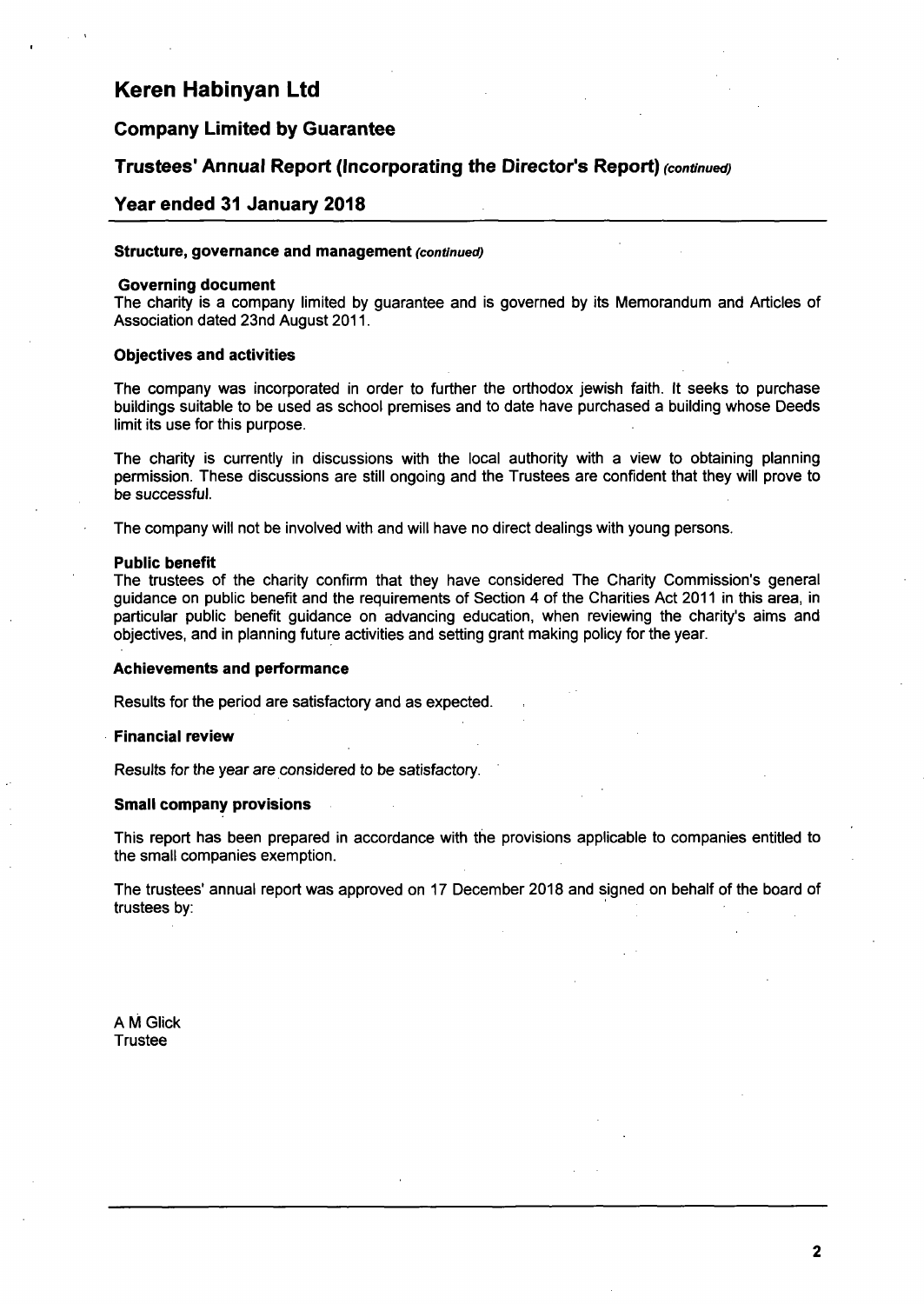### **Company Limited by Guarantee**

# **Report to the Board of Trustees on the Preparation of the Unaudited Statutory Financial Statements of Keren Habinyan Ltd**

# **Year ended 31 January 2018**

As described on the statement of financial position, the trustees of the charity are responsible for the preparation of the financial statements for the year ended 31 January 2018, which comprise the statement of financial activities (including income and expenditure account), statement of financial position and the related notes.

You consider that the charity is exempt from an audit under the Companies Act 2006.

In accordance with your instructions we have compiled these financial statements in order to assist you to fulfil your statutory responsibilities, from the accounting records and from information and explanations supplied to us.

3

HAGER STENHOUSE & CO Chartered accountant

206 High Road London N15 4NP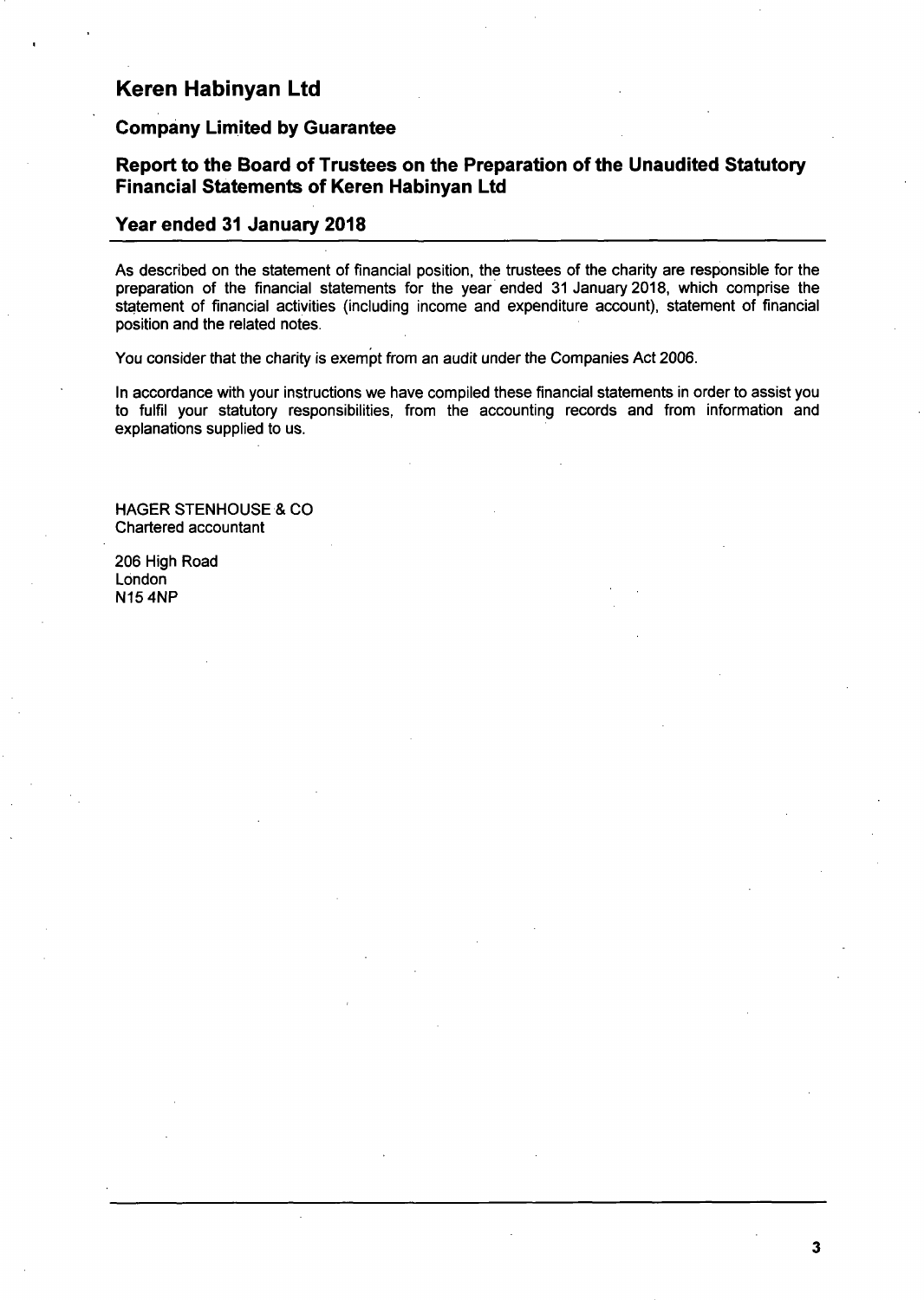# **Company Limited by Guarantee**

# **Statement of Financial Activities (including income and expenditure account)**

# **Year ended 31 January 2018**

|                                                               |             | 2018                              |                         | 2017                    |  |
|---------------------------------------------------------------|-------------|-----------------------------------|-------------------------|-------------------------|--|
|                                                               | <b>Note</b> | <b>Unrestricted</b><br>funds<br>£ | <b>Total funds</b><br>£ | <b>Total funds</b><br>£ |  |
| Income and endowments<br>Donations and legacies               | 5           | 25,000                            | 25,000                  | 24,000                  |  |
| Total income                                                  |             | 25,000                            | 25,000                  | 24,000                  |  |
| <b>Expenditure</b><br>Expenditure on charitable activities    | 6,7         | 20,839                            | 20,839                  | 1,693                   |  |
| <b>Total expenditure</b>                                      |             | 20,839                            | 20,839                  | 1,693                   |  |
| Net income and net movement in funds                          |             | 4,161                             | 4,161                   | 22,307                  |  |
| <b>Reconciliation of funds</b><br>Total funds brought forward |             | 892,248                           | 892,248                 | 869,941                 |  |
| <b>Total funds carried forward</b>                            |             | 896,409                           | 896,409                 | 892,248                 |  |

The statement of financial activities includes all gains and losses recognised, in the year. All income and expenditure derive from continuing activities.

### The notes on pages 6 to 12 form part of these financial statements.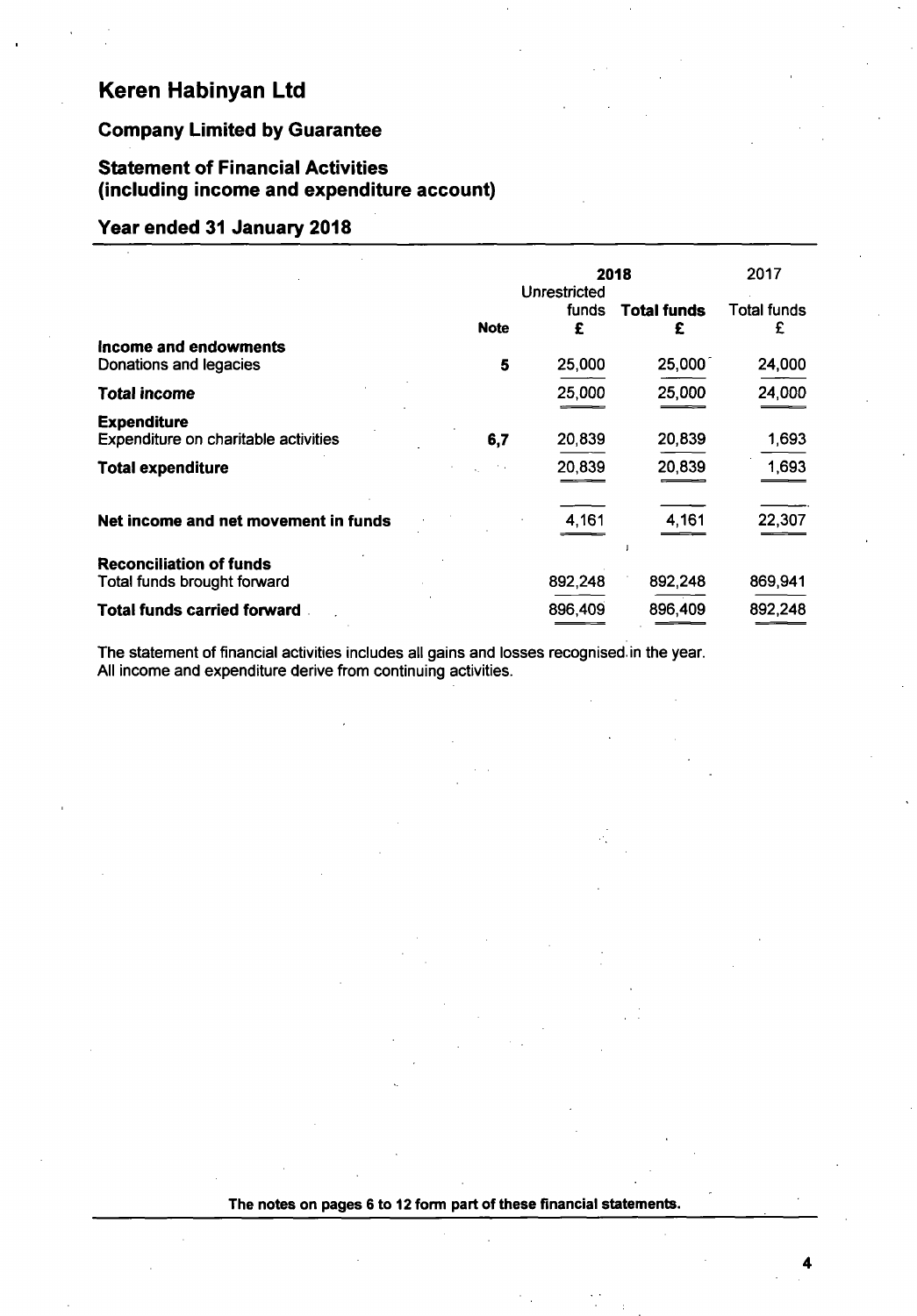## **Company Limited by Guarantee**

### **Statement of Financial Position**

#### **31 January 2018**

|                                                          | <b>Note</b> | 2018<br>£ | 2017<br>£ |
|----------------------------------------------------------|-------------|-----------|-----------|
| <b>Fixed assets</b><br>Investments                       | 11          | 893,929   | 877,815   |
| <b>Current assets</b><br>Cash at bank and in hand        |             | 13,340    | 24,903    |
| Creditors: amounts falling due within one year           | 12          | 3,110     | 2,720     |
| <b>Net current assets</b>                                |             | 10,230    | 22,183    |
| <b>Total assets less current liabilities</b>             |             | 904,159.  | 899,998   |
| Creditors: amounts falling due after more than one year  | 13          | 7,750     | 7,750     |
| <b>Net assets</b>                                        |             | 896,409   | 892,248   |
| <b>Funds of the charity</b><br><b>Unrestricted funds</b> |             | 896,409   | 892,248   |
| <b>Total charity funds</b>                               | 14          | 896,409   | 892,248   |

For the year ending 31 January 2018 the charity was entitled to exemption from audit under section 477 of the Companies Act 2006 relating to small companies.

Directors' responsibilities:

- The members have not required the company to obtain an audit of its financial statements for the year in question in accordance with section 476;
- The directors acknowledge their responsibilities for complying with the requirements of the Act with respect to accounting records and the preparation of financial statements.

These financial statements have been prepared in accordance with the provisions applicable to companies subject to the small companies' regime.

These financial statements were approved by the board of trustees and authorised for issue on 17 December 2018, and are signed on behalf of the board by:

A M Glick **Trustee**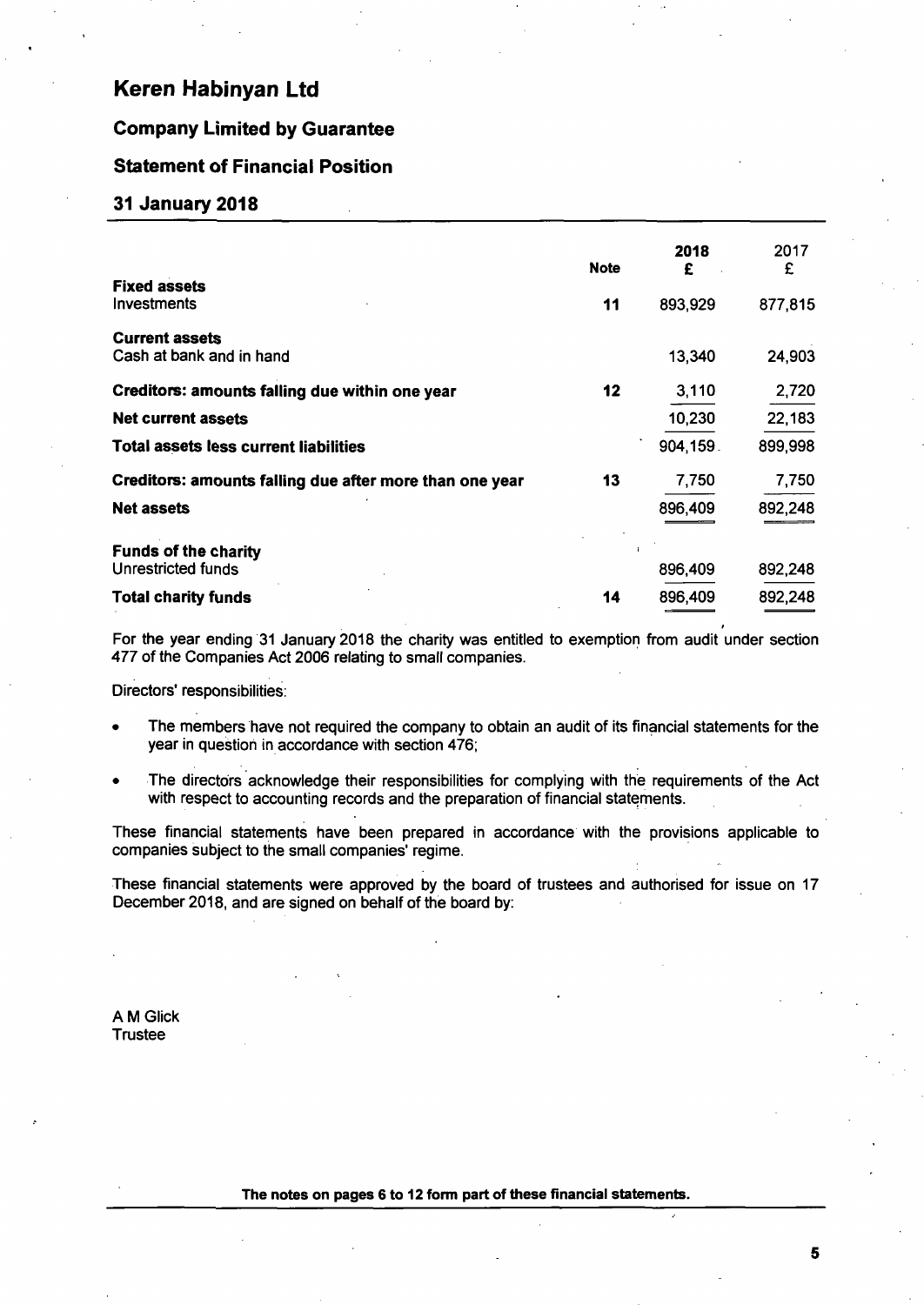# **Company Limited by Guarantee**

# **Notes to the Financial Statements**

# **Year ended 31 January 2018**

#### **1. General information**

The charity is a public benefit entity and a private company limited by guarantee, registered in England and Wales and a registered charity in England and Wales. The address of the registered office is 12 St Kildas Road, London, N16 5BP.

#### **2. Statement of compliance**

These financial statements have been prepared in compliance with FRS 102, 'The Financial Reporting Standard applicable in the UK and the Republic of Ireland', the Statement of Recommended Practice applicable to charities preparing their accounts in accordance with the Financial Reporting Standard applicable in the UK and Republic of Ireland (FRS 102) (Charities SORP (FRS 102)) and the Companies Act 2006.

#### **3. Accounting policies**

#### **Basis of preparation**

The financial statements have been prepared on the historical cost basis, as modified by the revaluation of certain financial assets and liabilities and investment properties measured at fair value through income or expenditure.

**The financial statements are prepared in sterling, which is the functional currency of the entity.** 

#### **Going concern**

**There are no material uncertainties about the charity's ability to continue.** 

#### **Judgements and key sources of estimation uncertainty**

The preparation of the financial statements requires management to make judgements, estimates and assumptions that affect the amounts reported. These estimates and judgements are continually reviewed and are based on experience and other factors, including expectations of future events that are believed to be reasonable under the circumstances.

Accounting estimates and assumptions are made concerning the future and, by their nature, will rarely equal the related actual outcome. There are no key assumptions and other sources of estimation uncertainty that have a significant risk of causing a material adjustment to the carrying amounts of assets and liabilities within the next financial year.

#### **Fund accounting**

Unrestricted funds are available for use at the discretion of the trustees to further any of the charity's purposes.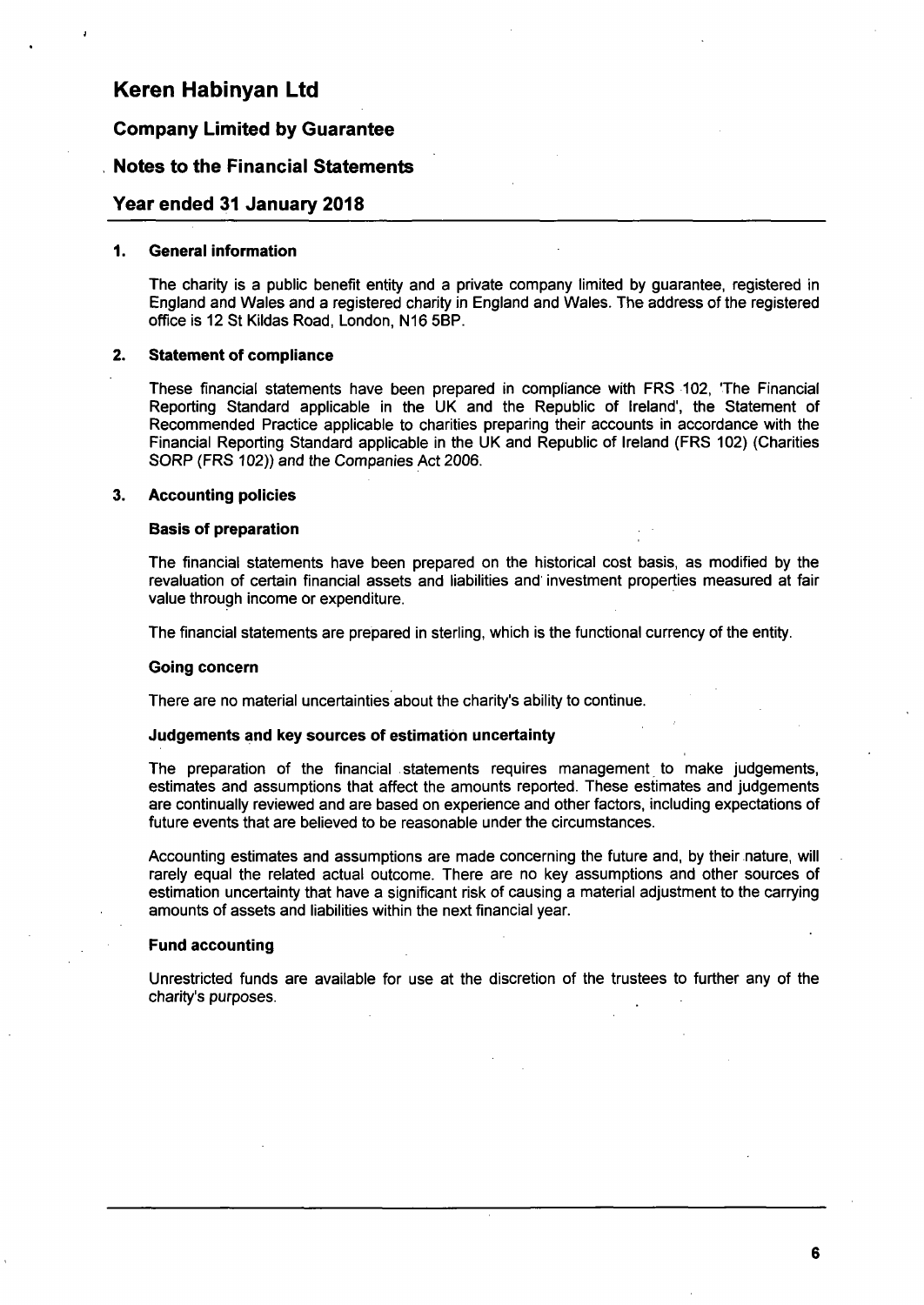### **Company Limited by Guarantee**

### Notes to the Financial Statements (continued)

### **Year ended 31 January 2018**

### **3. Accounting policies (continued)**

#### **Incoming resources**

All income is included in the statement of financial activities when entitlement has passed to the charity, it is probable that the economic benefits associated with the transaction will flow to the charity and the amount can be reliably measured.. The following specific policies are applied to particular categories of income: -income from donations or grants is recognised when there is evidence of entitlement to the gift, receipt is probable and its amount can be measured reliably.

#### **Resources expended**

Expenditure is recognised on an accruals basis as a liability is incurred. Expenditure includes any VAT which cannot be fully recovered, and is classified under headings of the statement of financial activities to which it relates:

- expenditure on charitable activities includes all costs incurred by a charity in undertaking activities that further its charitable aims for the benefit of its beneficiaries, including those support costs and costs relating to the governance of the charity apportioned to charitable activities.

All costs are allocated to expenditure categories reflecting the use of the resource. Direct costs attributable to a single activity are allocated directly to that activity. Shared costs are apprortioned between the activities they contribute to on a reasonable, justifiable and consistent basis.

#### **Investments**

Unlisted equity investments are initially recorded at cost, and subsequently measured at fair value. If fair value cannot be reliably measured, assets are measured at cost less impairment.

Listed investments are measured at fair value with changes in fair value being recognised in income or expenditure.

#### **Investment property**

Investment property is initially recorded at cost, which includes purchase price and any directly attributable expenditure.

Investment property is revalued to its fair value at each reporting date and any changes in fair value are recognised in income or expenditure.

If a reliable measure of fair value is no longer available without undue cost or effort for an item of investment property, it shall be transferred to tangible assets and treated as such until it is expected that fair value will be reliably measurable on an on-going basis.

#### **Investments in associates**

Investments in associates accounted for in accordance with the cost model are recorded at cost less any accumulated impairment losses.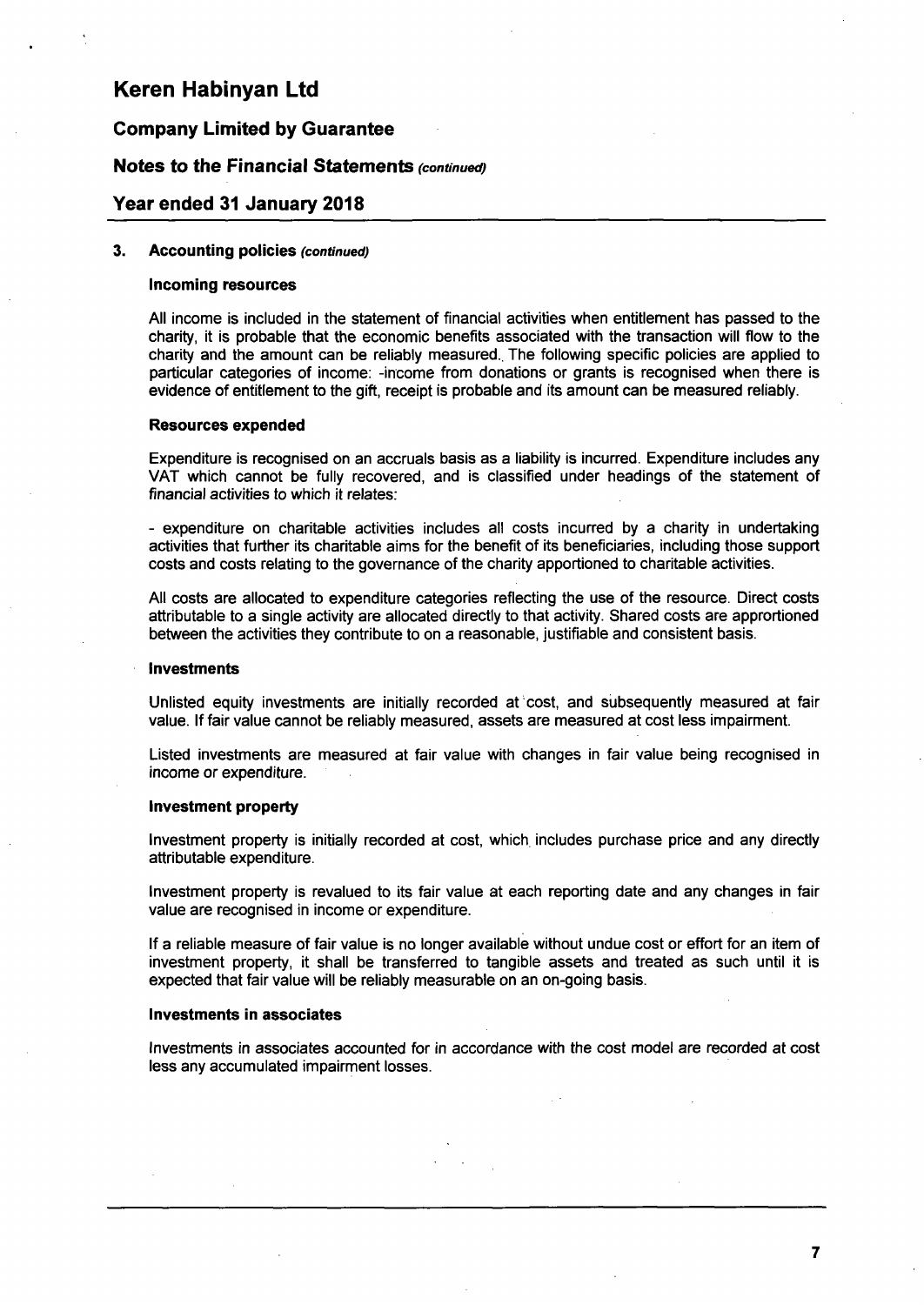## **Company Limited by Guarantee**

## Notes to the Financial Statements (continued)

#### **Year ended 31 January 2018**

#### 3. Accounting policies (continued)

#### Investments in associates (continued)

Investments in associates accounted for in accordance with the fair value model are initially recorded at the transaction price. At each reporting date, the investments are measured at fair value, with changes in fair value taken through income or expenditure. Where it is impracticable to measure fair value reliably without undue cost or effort, the cost model will be adopted.

Dividends and other distributions received from the investment are recognised as income without regard to whether the distributions are from accumulated profits of the associate arising before or after the date of acquisition.

#### **Impairment of fixed assets**

A review for indicators of impairment is carried out at each reporting date, with the recoverable amount being estimated where such indicators exist. Where the carrying value exceeds the recoverable amount, the asset is impaired accordingly. Prior impairments are also reviewed for possible reversal at each reporting date.

For the purposes of impairment testing, when it is not possible to estimate the recoverable amount of an individual asset, an estimate is made of the recoverable amount of the cashgenerating unit to which the asset belongs. The cash-generating unit is the smallest identifiable group of assets that includes the asset and generates cash inflows that largely independent of the cash inflows from other assets or groups of assets.

For impairment testing of goodwill, the goodwill acquired in a business combination is, from the acquisition date, allocated to each of the cash-generating units that are expected to benefit from the synergies of the combination, irrespective of whether other assets or liabilities of the charity are assigned to those units.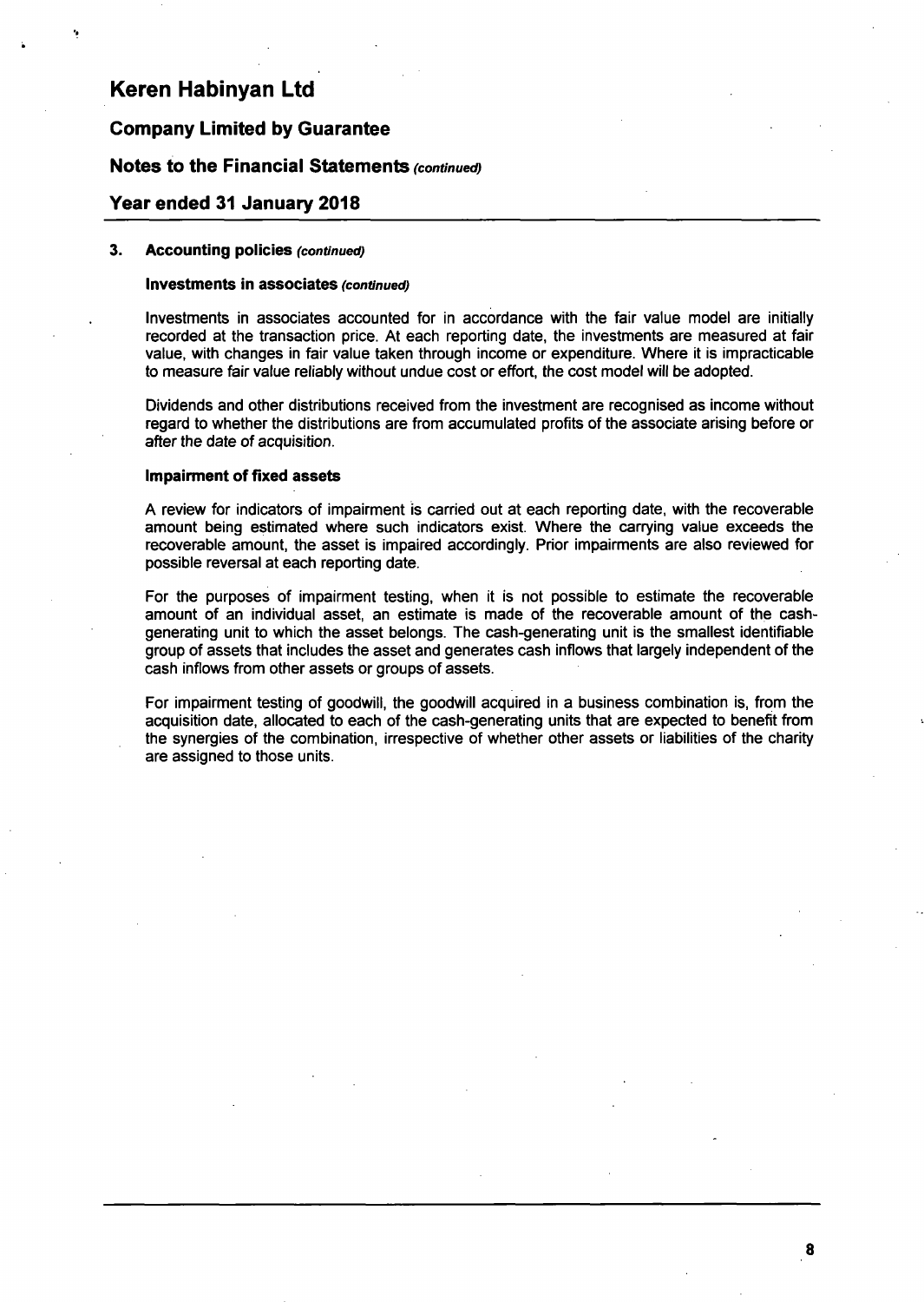# **Company Limited by Guarantee**

## Notes to the Financial Statements (continued)

### **Year ended 31 January 2018**

#### **3. Accounting policies (continued)**

#### **Financial instruments**

A financial asset or a financial liability is recognised only when the entity becomes a party to the contractual provisions of the instrument.

Basic financial instruments are initially recognised at the amount receivable or paable including any related transaction costs, unless the arrangement constitutes a financing transaction, where it is recognised at the present value of the future payments discounted at a market rate of interest for a similar debt instrument.

Current assets and current liabilities are subsequently measured at the cash or other consideration expected to be paid or received and not discounted.

Debt instruments are subsequently measured at amortised cost.

Financial assets that are measured at cost or amortised cost are reviewed for objective evidence of impairment at the end of each reporting date. If there is objective evidence of impairment, an impairment loss is recognised under the appropriate heading in the statement of financial activities in which the initial gain was recognised.

Any reversals of impairment are recognised immediately, to the extent that the reversal does not result in a carrying amount of the financial asset that exceeds what the carrying amount would have been had the impairment not previously been recognised.

#### **4. Limited by guarantee**

Keren Habinyan ltd. is a company limited by guarantee and accordingly does not have a share capital.

All three trustees of the charitable company undertake to contribute such amount as may be required not exceeding £1 to the assets of the charitable company in the event of its being wound up while he or she is a member, or within one year after he or she ceases to be a trustee.

#### **5. Donations and legacies**

|           |        | Unrestricted Total Funds Unrestricted Total Funds |              |        |
|-----------|--------|---------------------------------------------------|--------------|--------|
|           | Funds  | 2018                                              | <b>Funds</b> | 2017   |
|           |        |                                                   |              |        |
| Donations |        |                                                   |              |        |
| Donations | 25,000 | 25,000                                            | 24,000       | 24,000 |
|           |        |                                                   |              |        |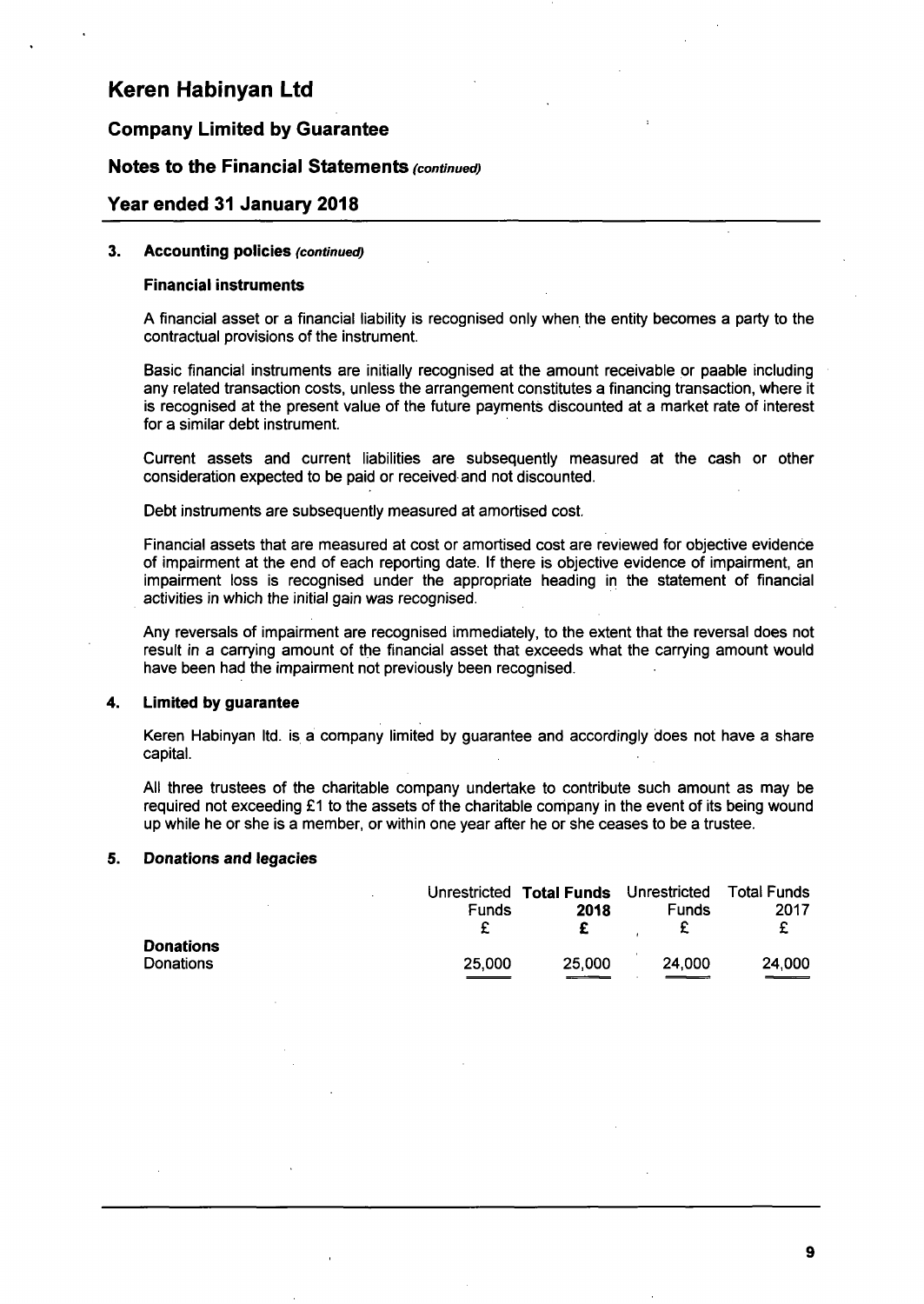# **Company Limited by Guarantee**

# Notes to the Financial Statements (continued)

### **Year ended 31 January 2018**

# **6. Expenditure on charitable activities by fund type**

|                                        | Unrestricted | <b>Total Funds</b> | Unrestricted | Total Funds |
|----------------------------------------|--------------|--------------------|--------------|-------------|
|                                        | <b>Funds</b> | 2018               | <b>Funds</b> | 2017        |
|                                        | £            |                    |              |             |
| <b>Investment Premises maintenance</b> | 436          | 436                | 1.317        | 1,317       |
| Grants made                            | 20,000       | 20,000             |              |             |
| Support costs                          | 403          | 403                | 376          | 376         |
|                                        | 20,839       | 20,839             | 1,693        | 1,693       |

#### **Expenditure on charitable activities by activity type**  7.

|                                 | Activities             |     |                    |            |      |      |
|---------------------------------|------------------------|-----|--------------------|------------|------|------|
|                                 | undertaken             |     | <b>Total funds</b> | Total fund |      |      |
|                                 | directly Support costs |     |                    |            | 2018 | 2017 |
|                                 |                        |     |                    |            |      |      |
| Investment Premises maintenance | 436                    | 13  | 449                | 1,333      |      |      |
| Grants made                     | 20,000                 |     | 20,000             |            |      |      |
| Governance costs                |                        | 390 | 390                | 360        |      |      |
|                                 | 20,436                 | 403 | 20,839             | 1,693      |      |      |

#### **Analysis of support costs**  8.

|                  | Analysis of<br>support costs |                   |                   |
|------------------|------------------------------|-------------------|-------------------|
|                  | activity 1                   | <b>Total 2018</b> | <b>Total 2017</b> |
| ٠.               |                              |                   | £.                |
| General office   | 13                           | 13                | 150               |
| Governance costs | 390                          | 390               | 360               |
|                  | 403                          | 403               | 510               |
|                  |                              | $-$               |                   |

#### **9. Staff costs**

The total staff costs and employee benefits for the reporting period are analysed as follows:

|                                                                           | 2018 | 2017 |  |
|---------------------------------------------------------------------------|------|------|--|
|                                                                           |      |      |  |
| unt of ampleuses during the year was Nil (2017: 2). The overage number of |      |      |  |

The average head count of employees during the year was Nil (2017: 3). The average number of full-time equivalent employees during the year is analysed as follows:

|            |        | 2018   | 2017<br>ΖU   |
|------------|--------|--------|--------------|
|            | $\sim$ | No.    | No.          |
| Governance |        | ◠<br>J | $\mathbf{r}$ |
|            |        |        | _            |
|            |        |        |              |

No employee received employee benefits of more than £60,000 during the year (2017: Nil).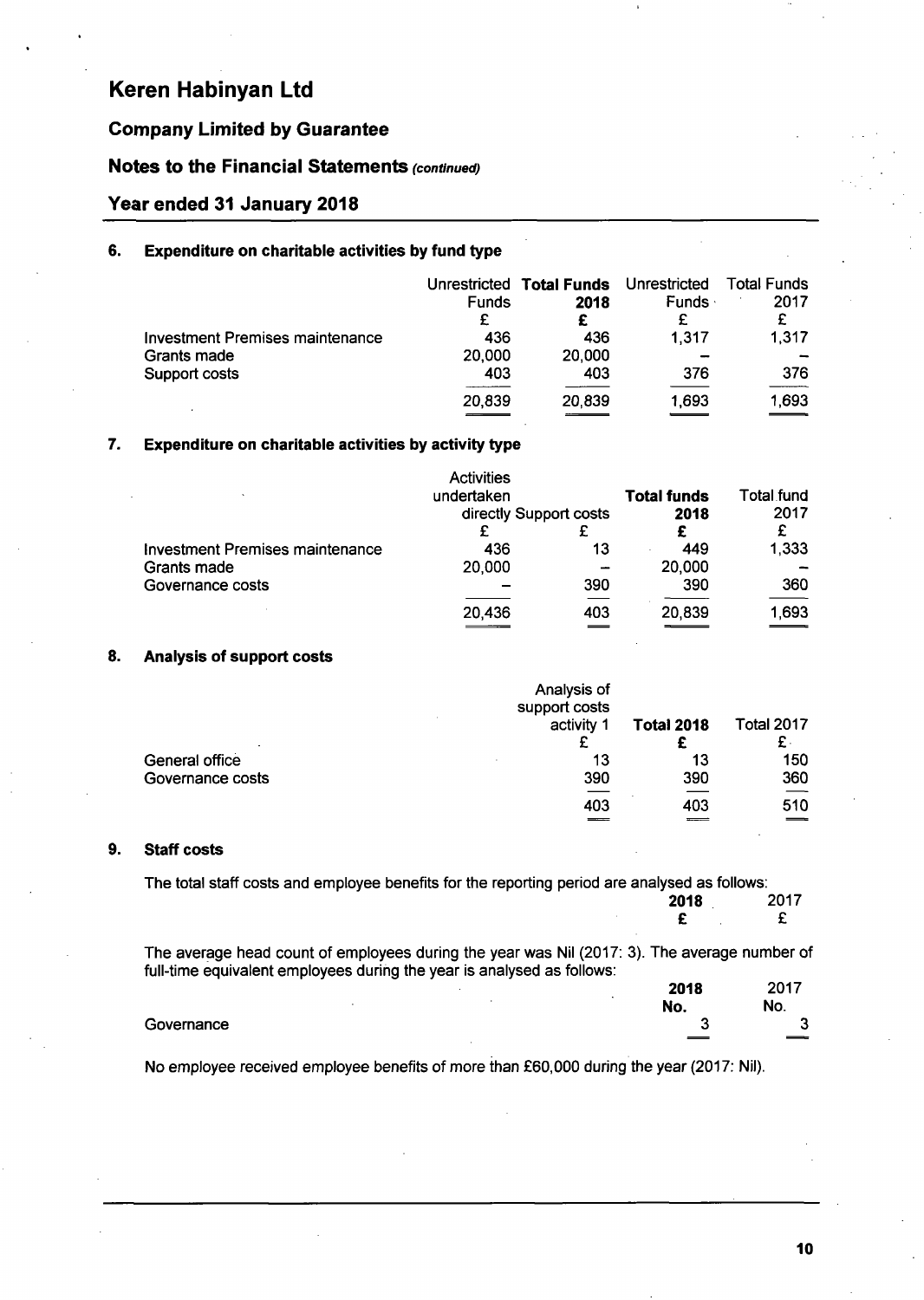# **Company Limited by Guarantee**

# Notes to the Financial Statements (continued)

# **Year ended 31 January 2018**

### **10. Trustee remuneration and expenses**

No remuneration or other benefits from employment with the charity or a related entity were received by the trustees.

No trustee expenses have been incurred

#### **11. Investments**

|                                                                                       | <b>Investment</b><br>properties |
|---------------------------------------------------------------------------------------|---------------------------------|
| <b>Cost or valuation</b>                                                              | 877,815                         |
| At 1 February 2017<br><b>Additions</b>                                                | 16,114                          |
| At 31 January 2018                                                                    | 893,929                         |
| <b>Impairment</b><br>At 1 February 2017 and 31 January 2018<br><b>Carrying amount</b> |                                 |
| At 31 January 2018                                                                    | 893,929                         |
| At 31 January 2017                                                                    | 877,815                         |

**All investments shown above are held at valuation.** 

#### **Investment properties**

The charity has taken advantage of exemption available under FRS 102 section 35 (10)(C)&(D), using fair value of investment properties as its deemed cost, as the trustees consider that the policy results in the financial statements giving a true and fair view.

## **12. Creditors: amounts falling due within one year**

|                              |  | 2018  | 2017  |
|------------------------------|--|-------|-------|
|                              |  |       |       |
| Accruals and deferred income |  | 3,110 | 2,720 |
|                              |  |       |       |

#### **13. Creditors: amounts falling due after more than one year**

|                | 2018  | 2017  |
|----------------|-------|-------|
|                |       | -     |
| Loan creditors | 7,750 | 7,750 |
|                |       | ___   |